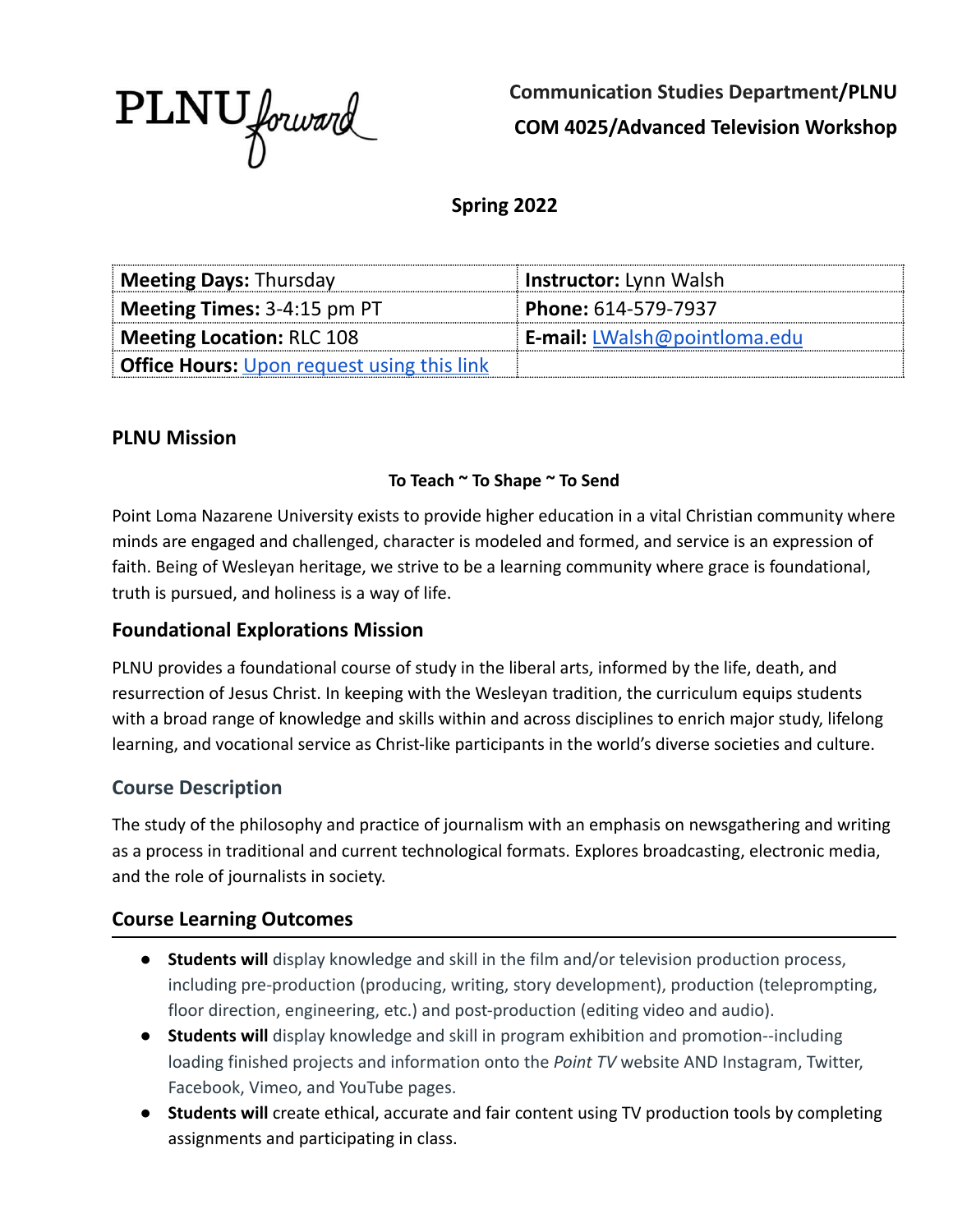- **Students will** apply appropriate ethical and legal standards in all assignments by abiding by and learning ethical and legal requirements and suggestions.
- **Students will** think and speak freely in class, while respecting the opinions and thoughts of other students, the professor and any class visitors by listening and participating in class.
- **Students will** think critically by participating in class and asking questions whenever needed.

### **Course Requirements**

#### *1. Students will be required to have access to editing software (preferably Adobe premier).*

#### *2. Students are also expected to have their own SD Card(s) with at least 64gb.*

This is an advanced course, which means you should already have mastered the basics of reporting, writing and editing television news and film content. My goal is to help you improve and give you the knowledge you need to hone those skills.

Attire: When reporting stories and producing content, students must dress as news professionals (no jeans, cutoffs, shorts, t- shirts, hats, etc.). Students appearing on camera during a newscast or for a news story must wear appropriate attire.

## **COURSE CREDIT HOUR INFORMATION**

In the interest of providing sufficient time to accomplish the stated Course Learning Outcomes, this class meets the PLNU credit hour policy for a one-unit class. Specific details about how the class meets the credit hour requirement can be provided upon request.

### **Assessment And Grading**

Grades will be based on the completion of assignments and attendance.

| <b>ASSIGNMENT VALUES:</b>                   | <b>GRADE % SCALE:</b>                                                       |
|---------------------------------------------|-----------------------------------------------------------------------------|
| Story Pitching (50 points)                  | $A = 90 - 100$<br>$B = 80 - 89$<br>$C = 70 - 79$<br>$D=60-69$<br>$F = 0.59$ |
| Class Participation/Attendance (100 points) |                                                                             |
| TV News/Film/Show Content (100 points each) |                                                                             |
| Project Evaluations (10 points each)        |                                                                             |
| Project Lead (50 points)                    |                                                                             |

## **State Authorization**

State authorization is a formal determination by a state that Point Loma Nazarene University is approved to conduct activities regulated by that state. In certain states outside California, Point Loma Nazarene University is not authorized to enroll online (distance education) students. If a student moves to another state after admission to the program and/or enrollment in an online course, continuation within the program and/or course will depend on whether Point Loma Nazarene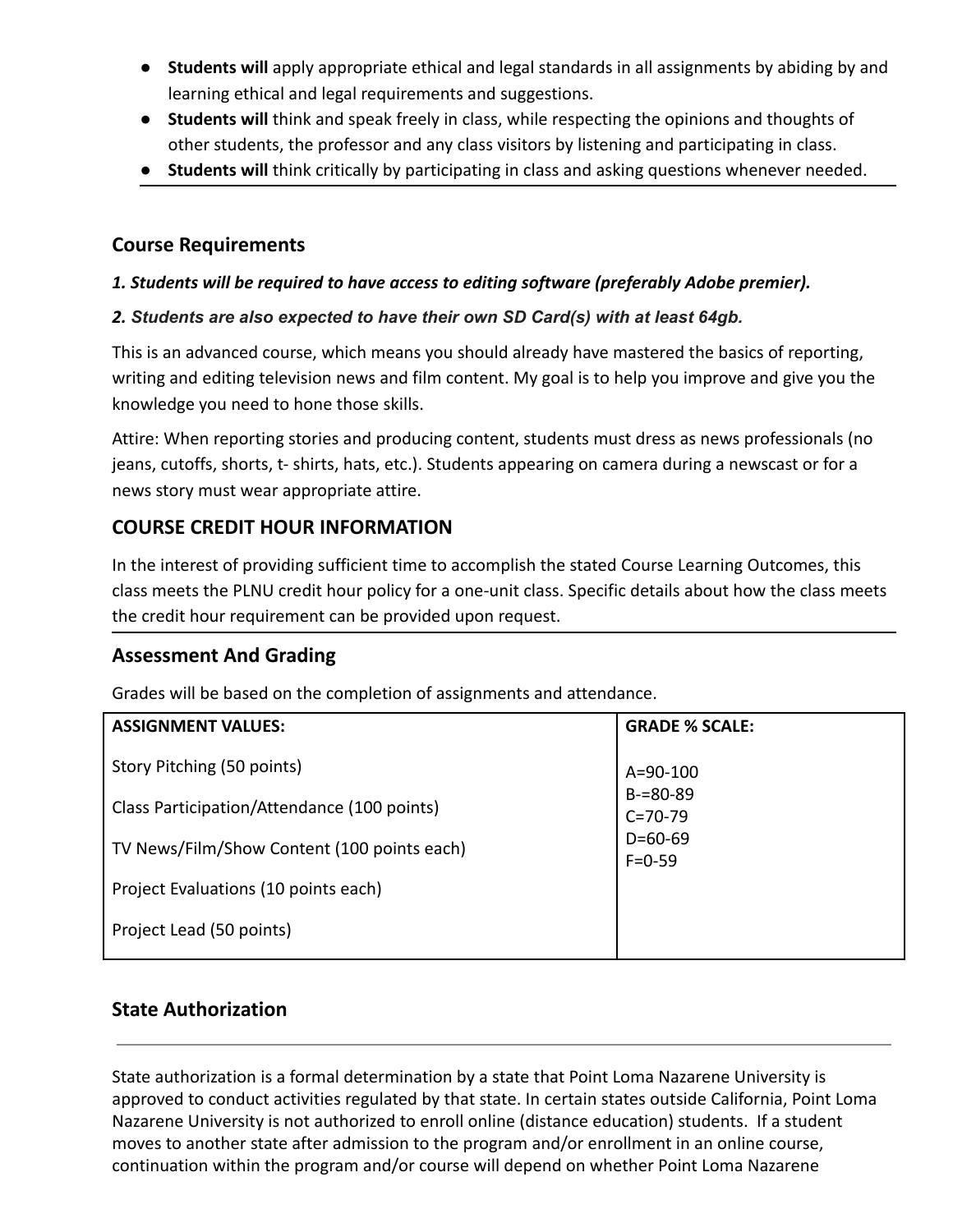University is authorized to offer distance education courses in that state. It is the student's responsibility to notify the institution of any change in his or her physical location. Refer to the map on State Authorization to view which states allow online (distance education) outside of California.

## **Incompletes And Late Assignments**

All assignments are to be submitted/turned in by the beginning of the class session when they are due—including assignments posted in Canvas. **No late assignments will be accepted.**

# **PLNU Copyright Policy**

Point Loma Nazarene University, as a non-profit educational institution, is entitled by law to use materials protected by the US Copyright Act for classroom education. Any use of those materials outside the class may violate the law.

# **PLNU Academic Honesty Policy**

Students should demonstrate academic honesty by doing original work and by giving appropriate credit to the ideas of others. Academic dishonesty is the act of presenting information, ideas, and/or concepts as one's own when in reality they are the results of another person's creativity and effort. A faculty member who believes a situation involving academic dishonesty has been detected may assign a failing grade for that assignment or examination, or, depending on the seriousness of the offense, for the course. Faculty should follow and students may appeal using the procedure in the University Catalog. See [Academic Policies](http://catalog.pointloma.edu/content.php?catoid=18&navoid=1278) for definitions of kinds of academic dishonesty and for further policy information.

**Work produced or created for previous classes, jobs, internships, projects, etc. will not be accepted for assignments in this class.**

## **PLNU Academic Accommodations Policy**

If you have a diagnosed disability, please contact PLNU's Disability Resource Center (DRC) within the first two weeks of class to demonstrate need and to register for accommodation by phone at 619-849-2486 or by e-mail at [DRC@pointloma.edu.](mailto:DRC@pointloma.edu) See [Disability Resource Center](http://www.pointloma.edu/experience/offices/administrative-offices/academic-advising-office/disability-resource-center) for additional information.

# **PLNU Attendance And Participation Policy**

Regular and punctual attendance at all classes is considered essential to optimum academic achievement. If the student is absent from more than 10 percent of class meetings, the faculty member can file a written report which may result in de-enrollment. If the absences exceed 20 percent, the student may be de-enrolled without notice until the university drop date or, after that date, receive the appropriate grade for their work and participation. See **[Academic Policies](http://catalog.pointloma.edu/content.php?catoid=18&navoid=1278)** in the Undergraduate Academic Catalog.

# **Course Assignments**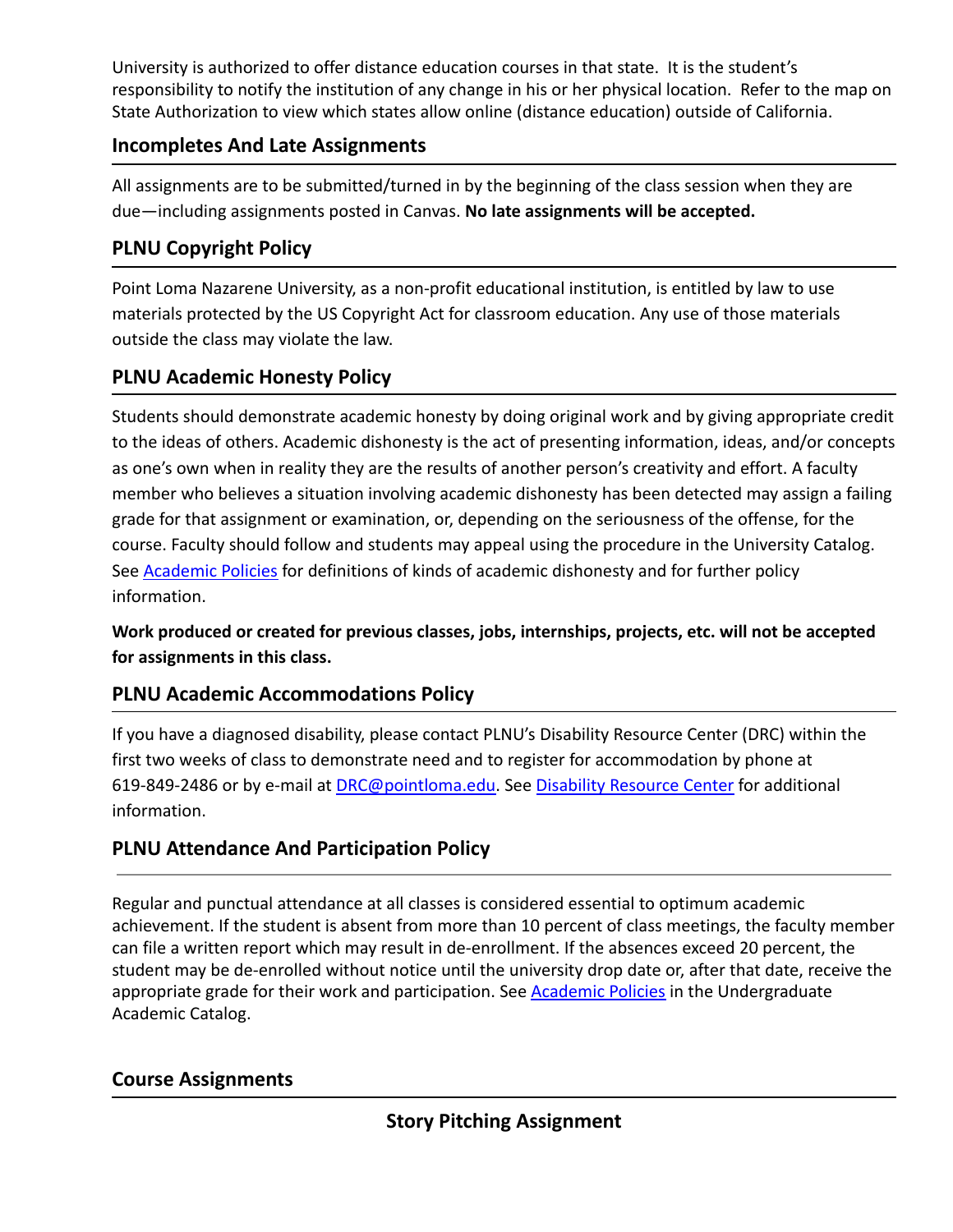**Description:** Students will pitch TV content they want to create during the semester.

**Requirements**: Students must submit a pitch for **a show AND a short film**. These ideas will be voted on by the class. The pitches receiving the most votes will be produced by the class this semester.

- **Short Film Pitch:** Pitch an idea for a short film. This should be an original script and not something that has been created or worked on in a previous class. The film should be at least seven minutes in length. (I will accept pitches where the script has been written and submitted for a previous class IF the film has not been shot/produced).
- **● Show Pitch:** Pitch an idea for a TV show. This can be fiction or non-fiction. Previous shows completed in this class are listed below. If you want to pitch one of the shows below, please include the specifics of who would be interviewed or featured in the show/episode with the pitch.
	- [Reel Students](https://www.youtube.com/playlist?list=PLWzAACvpIghfBA1_4mOQHEqZeW-shpMR1)
	- [27 Questions](https://www.youtube.com/playlist?list=PLWzAACvpIgheHIn2Cln25OfvgK_5U3jEr)
	- [Acoustic Showcase](https://www.youtube.com/playlist?list=PLWzAACvpIghfaoYGPCPJ0XN9Fvkr5B-Ob)
	- [Spill the Beans](https://www.youtube.com/playlist?list=PLWzAACvpIghf9BPIMWFn1-FLDp2C4zCnx)
	- [Point TV Promos](https://www.youtube.com/playlist?list=PLWzAACvpIghcQdY05o9bvj9w3k_xCK-p_) (this is not a TV show, but an option that could be pitched)

All pitches should include best practices for submitting pitches (characters, information about where filming would take place, etc.) **All pitches should also include a list of which positions are needed to produce the show/film. Will you need a producer? What about an editor? A writer?**

## **News stories/TV Content/Short Film:**

**Description:** Students will work as a class to produce news stories, TV shows and a short film.

**Requirements**: Throughout the semester students will work as a class to produce the following:

- **● [Coastline:](https://www.youtube.com/playlist?list=PLWzAACvpIghegtH5D9cadQjMJCflbM2CE) Coastline** will be produced multiple times this semester. They will be produced during class time (3-4:15 pm).
- **● [Heynouncements](https://www.youtube.com/playlist?list=PLWzAACvpIghfBgHJJUCp06xG9308T6K9q):** Heynouncements will be produced multiple times this semester.
- **● TV Shows: Three TV shows** will be produced this semester. They will be produced throughout the semester and groups of students will work together to produce them.
- **● Short Film: One short film** will be produced this semester. The class will work together to produce the film.

Students are expected to be involved in **at least five** of these projects and **serve as the project lead for at least one project.**

Students will be graded according to the production value of the content and their contribution to the project. **Students are expected to log the number of hours they spend on projects throughout the semester. Hours will be submitted to the project lead, along with a description of the work they did when the content is due.**